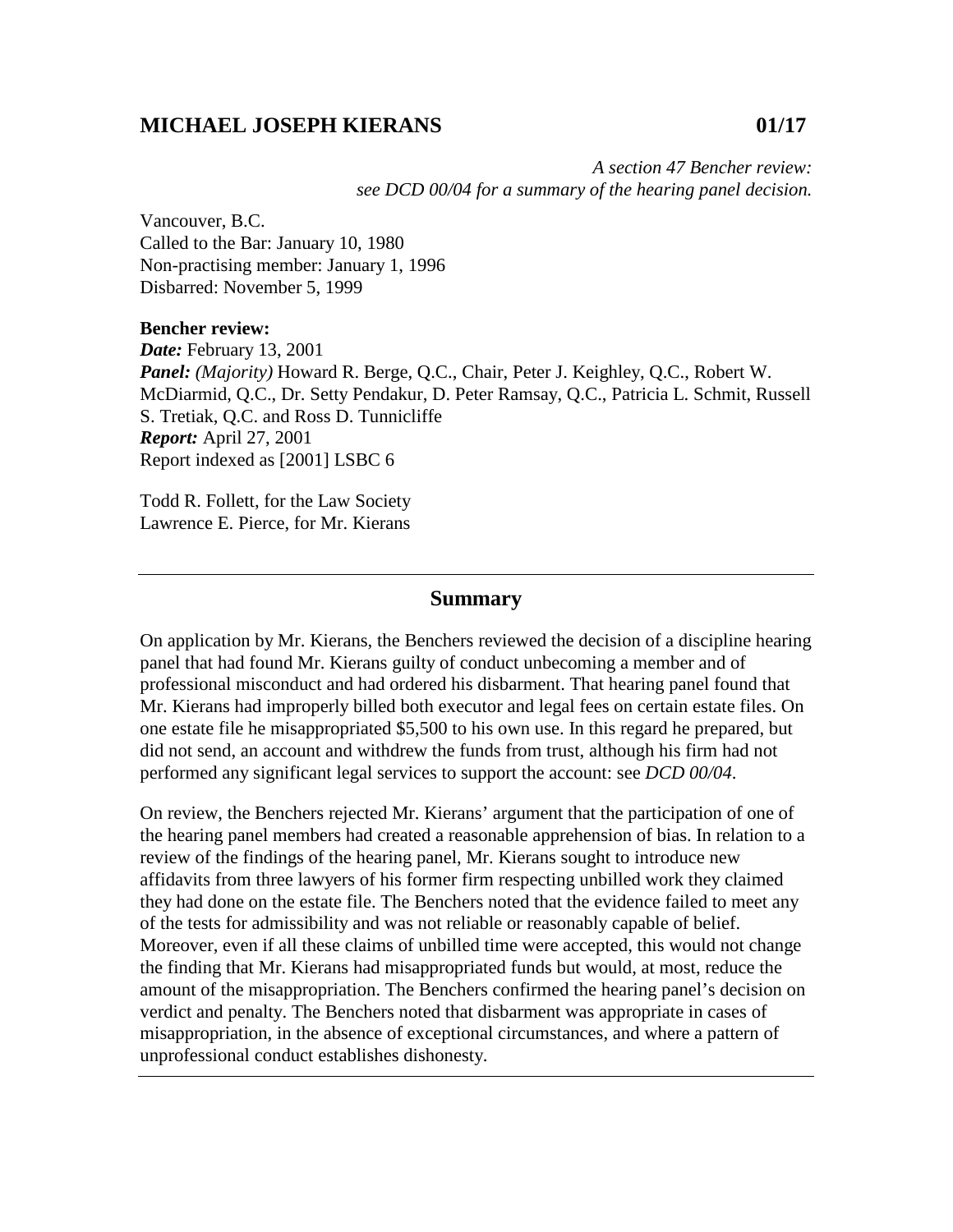A hearing panel found that Mr. Kierans had improperly billed both executor and legal fees on certain estate files and that he misappropriated funds on one file (P Estate) for his own personal use to pay off a pressing creditor's claim. He had prepared, but did not send, an "interim statement of account" for \$5,500 and withdrew the funds from trust even though his firm had done no significant legal work in support of this account. He was found guilty of conduct unbecoming a member and professional misconduct: see *DCD 00/04*.

Mr. Kierans applied to the Benchers for a review of the verdict and penalty imposed by the hearing panel, and sought to introduce new evidence.

He alleged that one of the hearing panel members should have been disqualified by reason of an earlier connection to an employment dispute involving Mr. Kierans' sister. Mr. Kierans contended that participation of that panel member led to a reasonable apprehension of bias against him.

The Benchers admitted as new evidence an affidavit from Mr. Kierans' sister, but they could not find that a reasonable and informed person, viewing the matter realistically and practically, would have felt the panel member could not fairly and in good faith execute the duties required of a panel member. Mr. Kierans' submissions were based on surmise and conjecture and did not lead to a reasonable apprehension of bias.

Mr. Kierans also sought to introduce as new evidence the affidavits of lawyers who had been employed by Mr. Kierans' former law firm and had worked on the P Estate file. The lawyers deposed that they had not accounted for all of their time on that file. The Benchers refused to admit these affidavits as new evidence because 1) the evidence, by due diligence, could have been adduced at the hearing, 2) the evidence lacked relevance, 3) the evidence was not credible or reasonably capable of belief and 4) the evidence, if accepted, would not change the finding of misappropriation but would, at most, reduce the amount of the misappropriation from \$5,500 to \$2,500.

Respecting the credibility of the evidence, the Benchers noted that the lawyers' affidavits were prepared 10-11 years after the events in question, were purportedly based on reviews of notes and other file materials (even though Mr. Kierans was unable to reference timekeeping records at the hearing) and appeared to contradict Mr. Kierans' evidence at the hearing.

The Benchers did not accept the argument that Mr. Kierans' firm had provided significant legal services on P Estate to justify the account prepared. The Benchers also could not find from the evidence that Mr. Kierans had overdraft coverage on his account or that it would have covered his withdrawal of funds to pay the claim of his creditor. Finally, the Benchers upheld the finding of the hearing panel that Mr. Kierans was aware of his obligation not to charge legal fees in addition to executor fees in the absence of a charging clause.

The Benchers confirmed the verdict of the hearing panel.